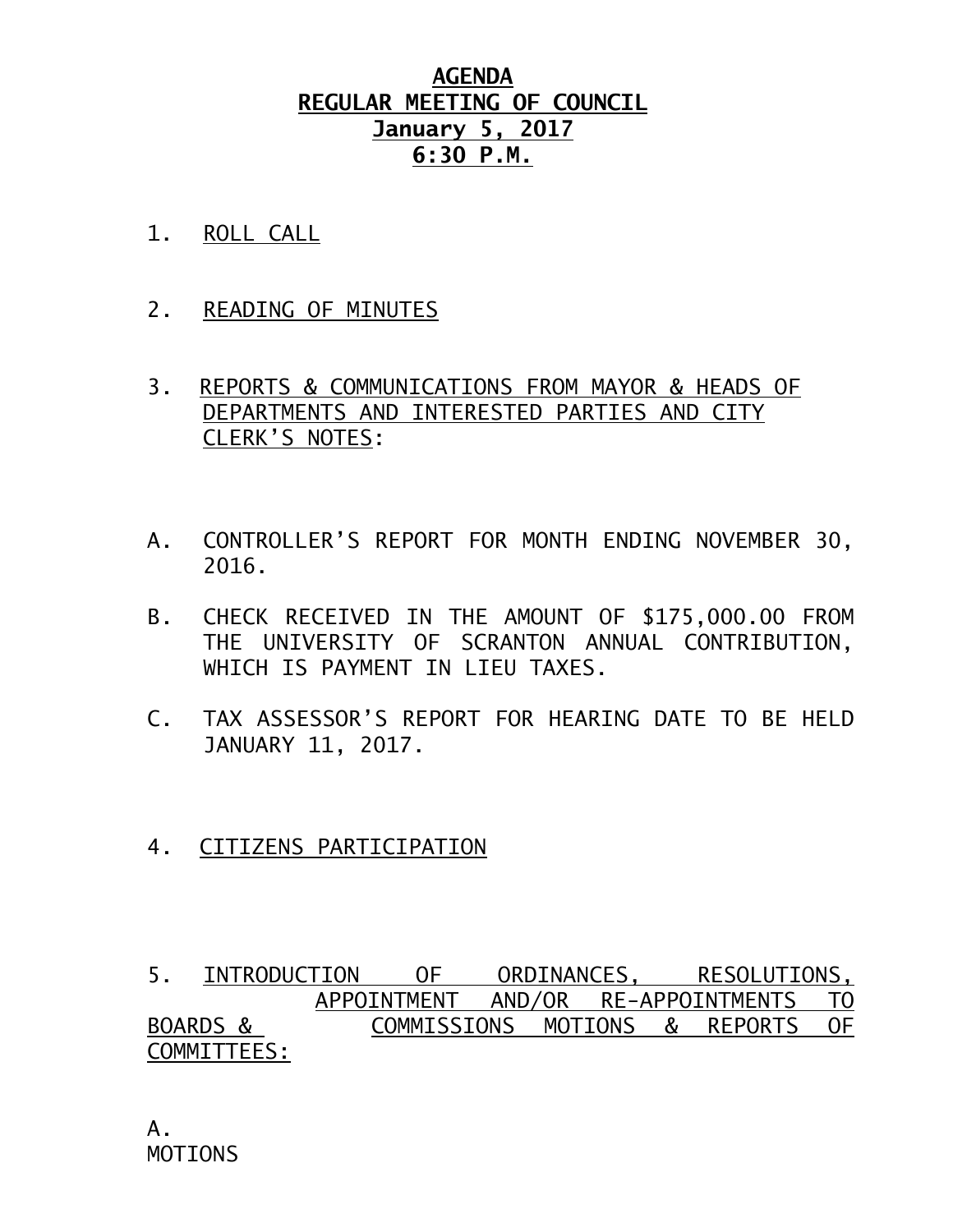#### B.

FOR INTRODUCTION – AN ORDINANCE – AMENDING FILE OF THE COUNCIL NO. 6, 1976 ENTITLED "AN ORDINANCE (AS AMENDED) IMPOSING A TAX FOR GENERAL REVENUE PURPOSES ON THE TRANSFER OF REAL PROPERTY SITUATE WITHIN THE CITY OF SCRANTON; PRESCRIBING AND REGULATING THE METHOD OF EVIDENCING THE PAYMENT OF SUCH TAX; CONFERRING POWERS AND IMPOSING DUTIES UPON CERTAIN PERSONS, AND PROVIDING PENALTIES", BY IMPOSING THE RATE OF THE REALTY TRANSFER TAX AT TWO AND NINE TENTHS PERCENT (2.9%) FOR CALENDAR YEAR 2017 AND THE SAME SHALL REMAIN IN FULL FORCE AND EFFECT ANNUALLY THEREAFTER. (EMERGENCY CERTIFICATE ATTACHED)

### $\mathsf{C}$ .

FOR INTRODUCTION – AN ORDINANCE – AMENDING FILE OF THE COUNCIL NO. 7, 1976, ENTITLED "AN ORDINANCE (AS AMENDED) IMPOSING A MERCANTILE LICENSE TAX OF 2 MILLS FOR THE YEAR 1976 AND ANNUALLY THEREAFTER UPON PERSONS ENGAGING IN CERTAIN OCCUPATIONS AND BUSINESSES THEREIN; PROVIDING FOR ITS LEVY AND COLLECTION AND FOR THE ISSUANCE OF MERCANTILE LICENSES; CONFERRING AND IMPOSING POWERS AND DUTIES UPON THE TAX COLLECTOR OF THE CITY OF SCRANTON; AND IMPOSING PENALTIES", BY IMPOSING THE MERCANTILE LICENSE TAX AT ONE (1) MILL (.001) FOR CALENDAR YEAR 2017 AND THE SAME SHALL REMAIN IN FULL FORCE AND EFFECT ANNUALLY THEREAFTER. (EMERGENCY CERTIFICATE ATTACHED)

### D.

FOR INTRODUCTION – AN ORDINANCE – AMENDING FILE OF THE COUNCIL NO. 8, 1976, ENTITLED "AN ORDINANCE (AS AMENDED) PROVIDING FOR THE GENERAL REVENUE BY IMPOSING A TAX AT THE RATE OF TWO (2) MILLS UPON THE PRIVILEGE OF OPERATING OR CONDUCTING BUSINESS IN THE CITY OF SCRANTON AS MEASURED BY THE GROSS RECEIPTS THEREFROM; REQUIRING REGISTRATION AND PAYMENT OF THE TAX AS CONDITION TO THE CONDUCTING OF SUCH BUSINESS; PROVIDING FOR THE LEVY AND COLLECTION OF SUCH TAX; PRESCRIBING SUCH REQUIREMENTS FOR RETURNS AND RECORDS; CONFERRING POWERS AND DUTIES UPON THE TAX COLLECTOR; AND IMPOSING PENALTIES", BY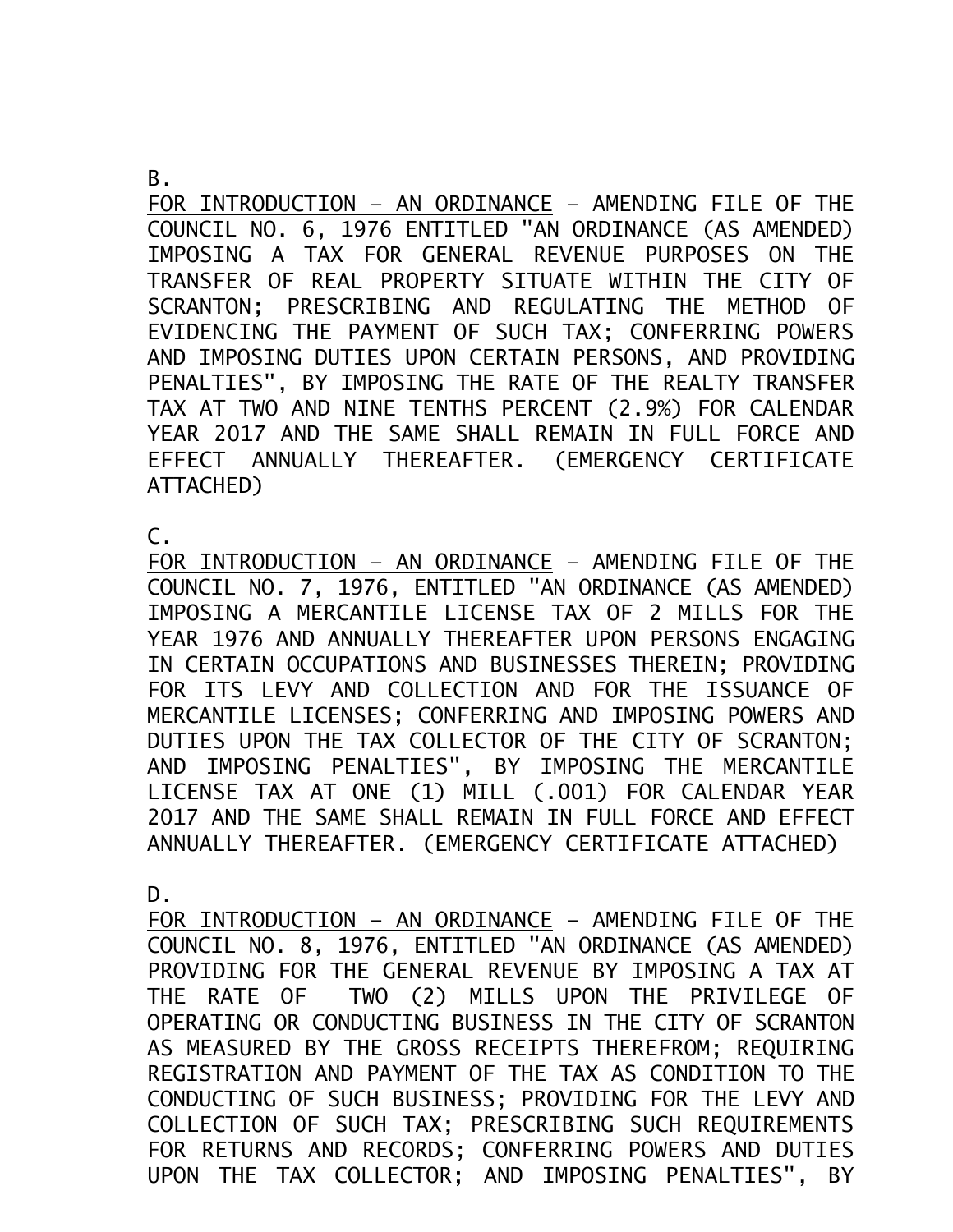IMPOSING THE BUSINESS PRIVILEGE TAX AT THE RATE OF ONE (1) MILL (.001) FOR CALENDAR YEAR 2017 AND THE SAME SHALL REMAIN IN FULL FORCE AND EFFECT ANNUALLY THEREAFTER. (EMERGENCY CERTIFICATE ATTACHED)

E.

FOR INTRODUCTION – AN ORDINANCE – AMENDING FILE OF THE COUNCIL NO. 11, 1976, ENTITLED "AN ORDINANCE (AS AMENDED) ENACTING, IMPOSING A TAX FOR GENERAL REVENUE PURPOSES IN THE AMOUNT OF TWO PERCENT (2%) ON EARNED INCOME AND NET PROFITS ON PERSONS, INDIVIDUALS, ASSOCIATIONS AND BUSINESSES WHO ARE RESIDENTS OF THE CITY OF SCRANTON, OR NON-RESIDENTS OF THE CITY OF SCRANTON, FOR WORK DONE, SERVICES PERFORMED OR BUSINESS CONDUCTED WITHIN THE CITY OF SCRANTON, REQUIRING THE FILING OF RETURNS BY TAXPAYERS SUBJECT TO THE TAX; REQUIRING EMPLOYERS TO COLLECT THE TAX AT SOURCE; PROVIDING FOR THE ADMINISTRATION, COLLECTION AND ENFORCEMENT OF THE SAID TAX; AND IMPOSING PENALTIES FOR THE VIOLATIONS", BY RE-ENACTING THE IMPOSITION OF THE WAGE TAX AT TWO AND FOUR TENTHS (2.4%) PERCENT ON EARNED INCOME FOR RESIDENTS AND ONE (1%) PERCENT ON EARNED INCOME FOR NON-RESIDENTS OF THE CITY OF SCRANTON, FOR WORK DONE, SERVICES PERFORMED OR BUSINESS CONDUCTED WITHIN THE CITY OF SCRANTON FOR THE YEAR 2017 AND THE SAME SHALL REMAIN IN FULL FORCE AND EFFECT ANNUALLY THEREAFTER. (EMERGENCY CERTIFICATE ATTACHED)

F.

FOR INTRODUCTION – AN ORDINANCE – AMENDING FILE OF THE COUNCIL NO. 100, 1976, ENTITLED "AN ORDINANCE (AS AMENDED) LEVYING GENERAL AND SPECIAL TAXES FOR THE FISCAL YEAR 1977", BY SETTING THE MILLAGE FOR THE YEAR 2017 AND THE SAME SHALL REMAIN IN FULL FORCE AND EFFECT ANNUALLY THEREAFTER. (EMERGENCY CERTIFICATE ATTACHED)

G.

FOR INTRODUCTION – AN ORDINANCE – AMENDING FILE OF THE COUNCIL NO. 17, 1994 ENTITLED "AN ORDINANCE (AS AMENDED) AUTHORIZING THE GOVERNING BODY OF THE CITY OF SCRANTON TO ENACT 'A WASTE DISPOSAL AND COLLECTION FEE' FOR THE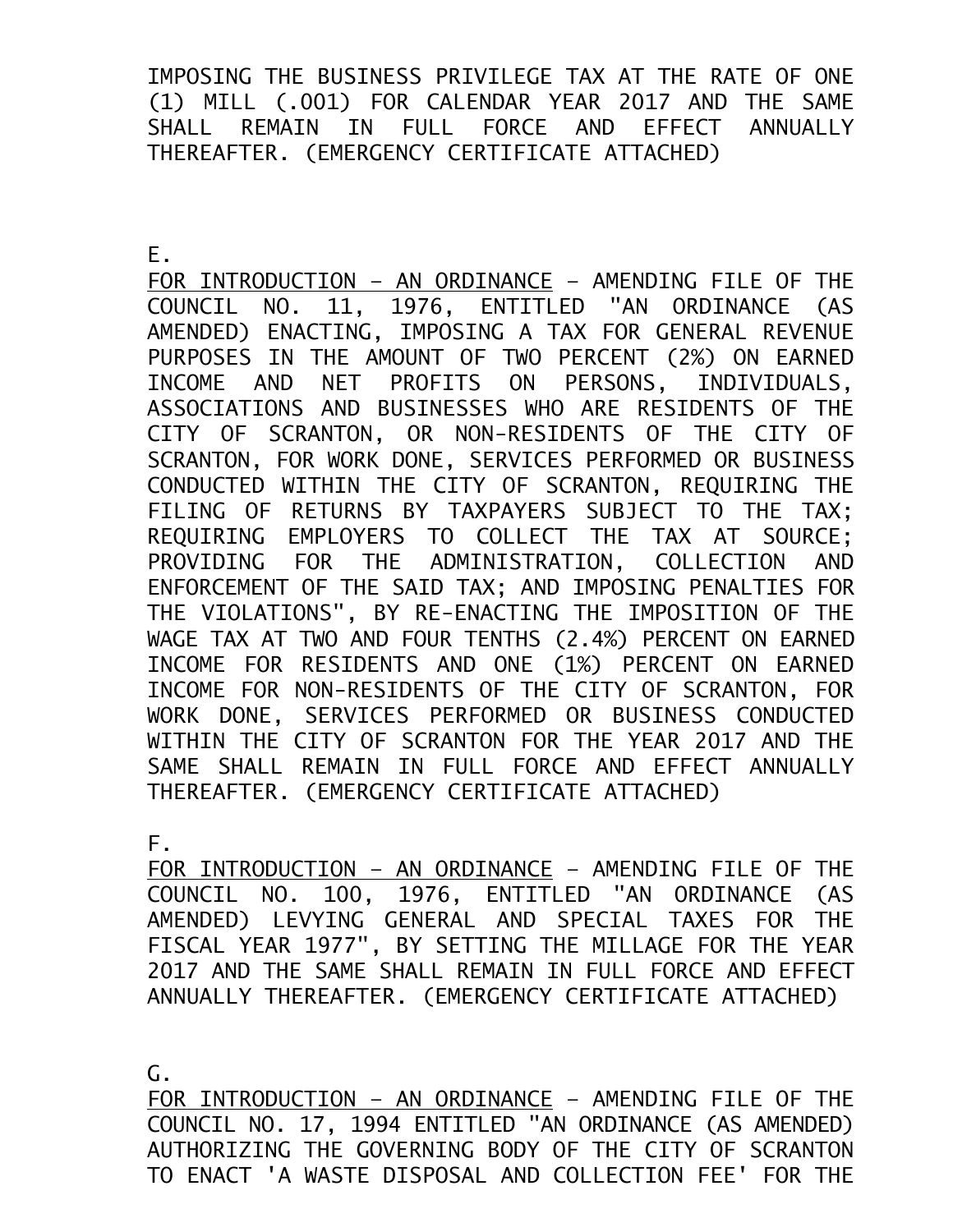PURPOSE OF RAISING REVENUE TO COVER THE WASTE DISPOSAL AND COLLECTION COSTS INCURRED BY THE CITY OF SCRANTON FOR THE DISPOSAL OF REFUSE", BY IMPOSING A WASTE DISPOSAL AND COLLECTION FEE OF \$300.00 FOR CALENDAR YEAR 2017 AND THE SAME SHALL REMAIN IN FULL FORCE AND EFFECT ANNUALLY THEREAFTER. (EMERGENCY CERTIFICATE ATTACHED)

H.

FOR INTRODUCTION – AN ORDINANCE – AMENDING FILE OF THE COUNCIL NO. 126, 2015, AN ORDINANCE ENTITLED "GENERAL CITY OPERATING BUDGET 2016" BY TRANSFERRING \$21,000.00 FROM ACCOUNT NO. 01.040.00040.4201 (DEPARTMENT OF BUSINESS ADMINISTRATION - BUREAU OF ADMINISTRATION PROFESSIONAL SERVICES) TO ACCOUNT NO. 01.020.00000.4201 (OFFICE OF THE CITY CLERK/CITY COUNCIL- PROFESSIONAL SERVICES) TO PROVIDE SUFFICIENT FUNDING FOR THE PROFESSIONAL SERVICES ACCOUNT THROUGH THE 2016 BUDGET PERIOD.

### 6. CONSIDERATION OF ORDINANCES - READING BY TITLE

A.

NO BUSINESS AT THIS TIME.

# 7. FINAL READING OF RESOLUTIONS AND ORDINANCES

A.

NO BUSINESS AT THIS TIME.

8. ADJOURNMENT